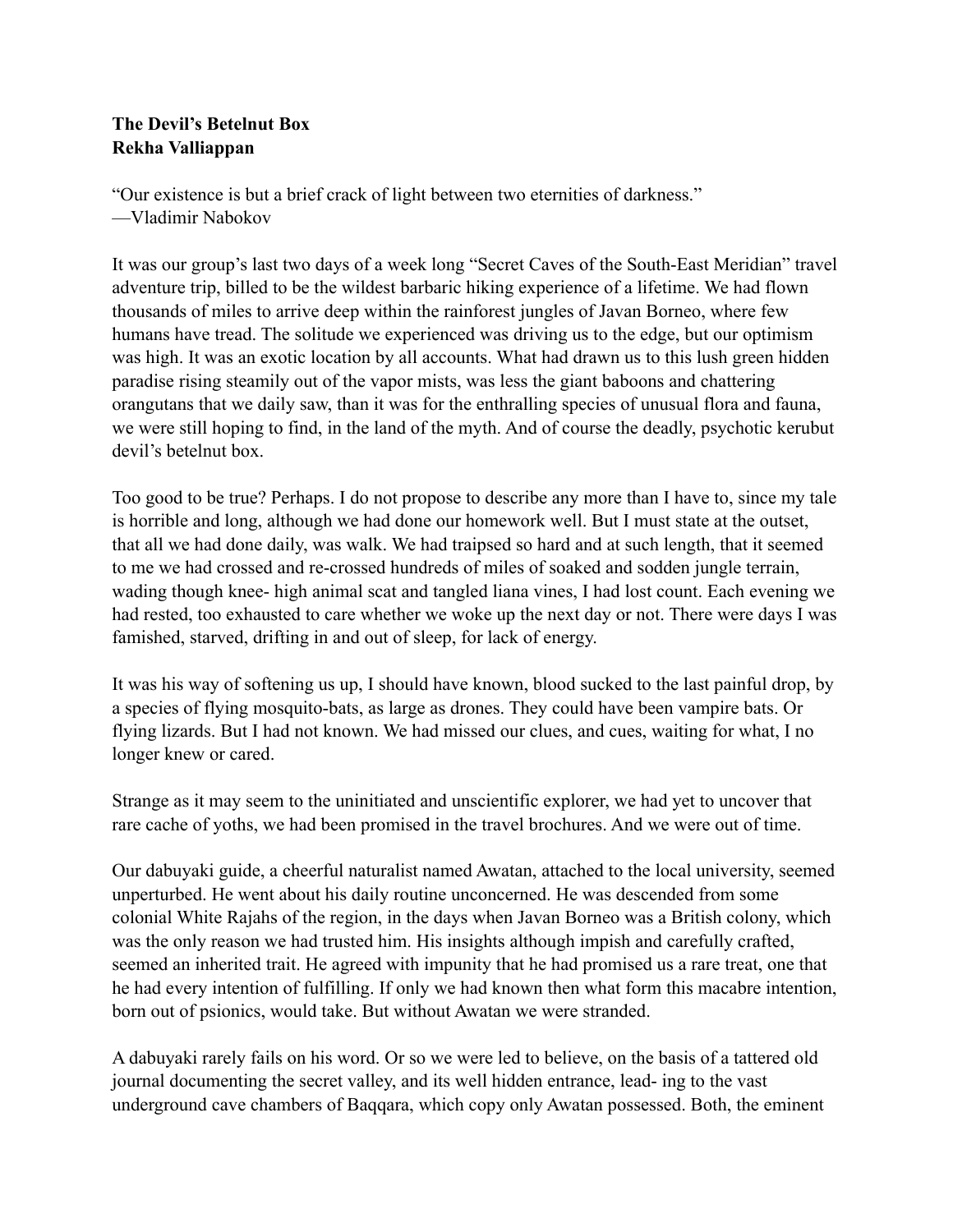scientist who claimed authorship of this rare manuscript, based on his own first hand experiences, through the dark descent into the underworld below, and the actual prophetic journal itself, had miraculously survived the former destruction of the infamous valley. But with the beast men fled ages ago, claims of the existence of the Not-to-be-Named-One, was no longer feasible, and could not be verified. So we relied on Awatan.

"He's sure working himself up to a mighty big tip," said burly Dan unabashedly to the group, winking at Sally. She looked away with embarrassment. Both doctoral students in botany, their interest was less the wild animals, as much as the plants and insects, swarming in droves. They had picked Awatan for guide to study the sticky medicinal sap he consumed, of certain trees, as protection against malaria.

Bruce and I were on the lookout for unadulterated adventure. On the side, we were recreational spelunkers, canyoneering down cave mountains with flowing water, for the joy of the extreme sport, which was our specialty. We had rappelled through the lava formations of Hawaii, and the wind caves of Tenerife. What had drawn us to Borneo, was its cave complex, known to be untested— the largest of its kind, hidden deep into bedrock. Secretly the pursuit of a valley of lost souls, akin to beast-like folk, was a preponderance too grotesque to miss.

Tara, the last member of our group, was a horticulturist. A Naga worshipper by practice, her delight was exotic plant species, which imbued her with strange powers. For the past ten years her conservatory had been trying in vain, to grow a noxious corpse-flower, the plant that reeked of rotting flesh, in the stinky cheese-and-wet-garbage stage of decomposition, which maggots typically marched through. One day the local Varsity of Borneo published in their science journal, that a gigantic maroon rafflesia, the only corpse flower known to the botanic world, was in bloom-ready for sighting. A rare one-of-a-kind occurrence. Tara was exhorted with the gruesome task of bringing home the carrion plant. In an instant she departed, ready to take on the kerubut.

"Very well. We're all set then. Time to open the devil's betelnut box," said Awatan, a merry twinkle in his bamboo green eyes.

"It's what we've been waiting for," I smiled, relieved that our big moment was finally near.

"Abracadabra, more hocus-pocus," whispered Dan to Sally, with another wink. Bruce rolled his eyes in exasperation, as Tara held her breath, an expression of unfathomable wonder lighting up her face.

Awatan produced an antique red wood betelnut box. He slid open the cover to reveal several partitions within.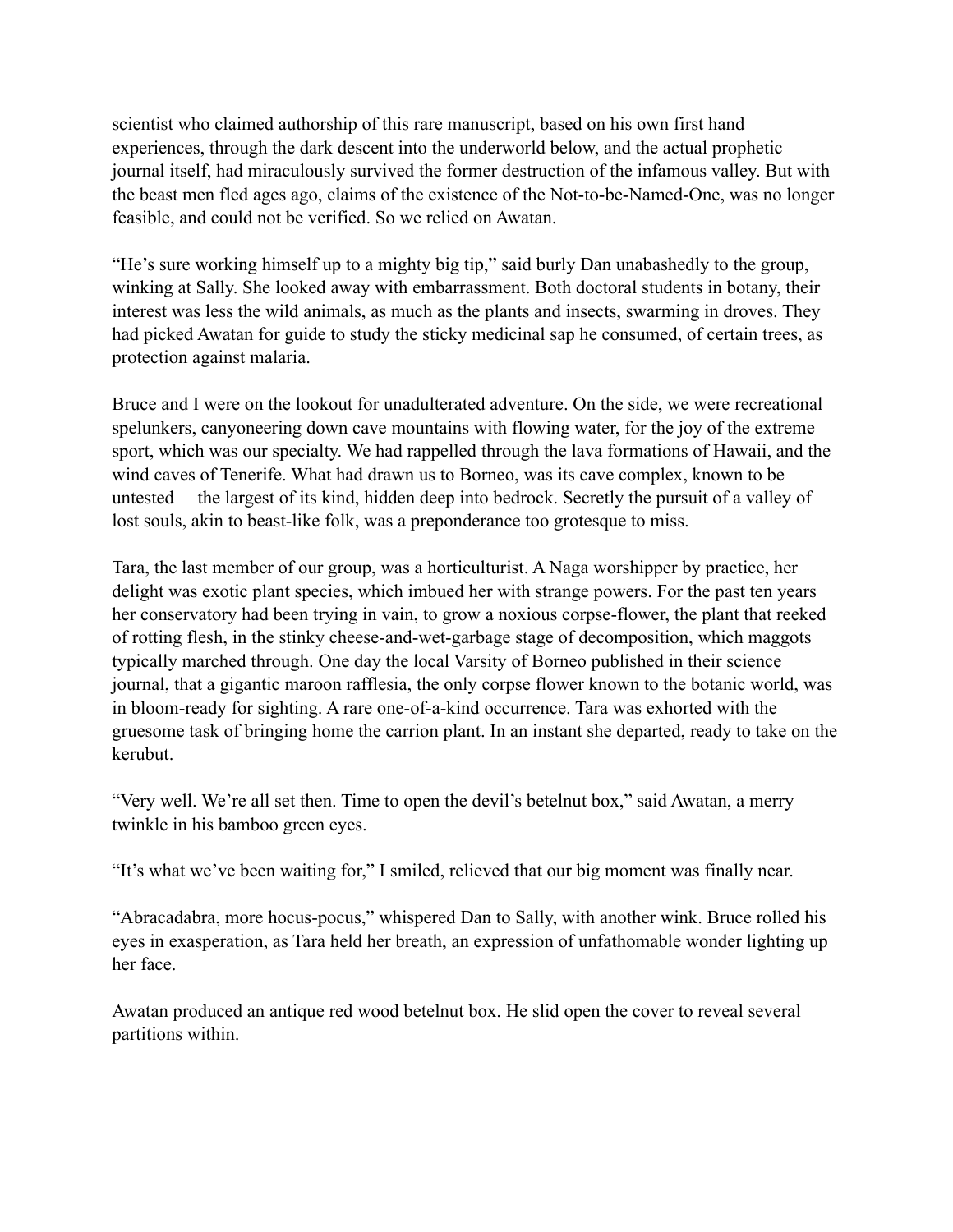"Healthy practice long ago," he explained, relishing the effect the box and his simple explanation was causing, "When people chewing betelnut in good old days, they grow so strong. Not change to devils. Ha-Ha! More Great Old One?"

He looked around, laughing heartily at the incredulous looks on our faces. We had to allow Awatan his maniacal jokes. If this was the new science model he was spinning, it was mindboggling. Occult junkie that he was!

"My great-great-great grandfather's box. Very ancient. Box full of wisdom. Original from Burma. He brilliant orangtahu, clever wise man. Awarded for brave magic by White Rajah. You know White Rajah? White Rajah no believe in Stone God. So he change to yoth. Today we chew arecanutbetel seed from this magic box. You chew. Is auspicious ceremonial practice. Now all sleep. Tomorrow we go," he said handing each of us what looked like dried finger stumps, with the flesh removed. Intimidating.

Bemused by his show of quaint mannerisms, we had fallen into a routine of humoring our guide, for his entertaining efforts, if we hoped to make it back, out of this remote location. So, grimacing at the blackened lumps, thrust into our hands, we each bravely chewed. It tasted of seaweed.Nothing like dinner—an appetizing affair of fried fish, anchovies, chili sambal and rice wrapped in banana leaves, which had rendered us more amenable. We were at our most willing, to oblige. But this dessert was not of our expectation—excessively rank in odor and taste, and equally odious. The chewing lasted over an hour. Before long our exhausted group of dysfunctional travel explorers, had crashed out, like a bunch of worn out frat daddies.

When I awoke the next morning it was to a faint memory of a wretched hangover. I felt disoriented. It was dark. Itwas also cold. It took me several moments to configure, that I was lying on a rock, in a subterranean tunnel, down which no sunlight entered. The reason I say this, is be- cause the intense darkness on all sides, was un-bounding and endless. We seemed to be in a cavernous under-ground. How had we reached here? The perfidy of Awatan tore up my insides, and I burned with a cold fury at the treachery.

\*

"Where are we?" I heard Sally stir from not two feet away. Gingerly feeling my surroundings, I gravitated towards her. The solid rock was wet, with some sort of ice cold water flow.

"Where is our equipment?" "Damn! How did we get here?"

"Awatan! Quit playing, will you? You dirty slimeball!"

"Why are we whispering?"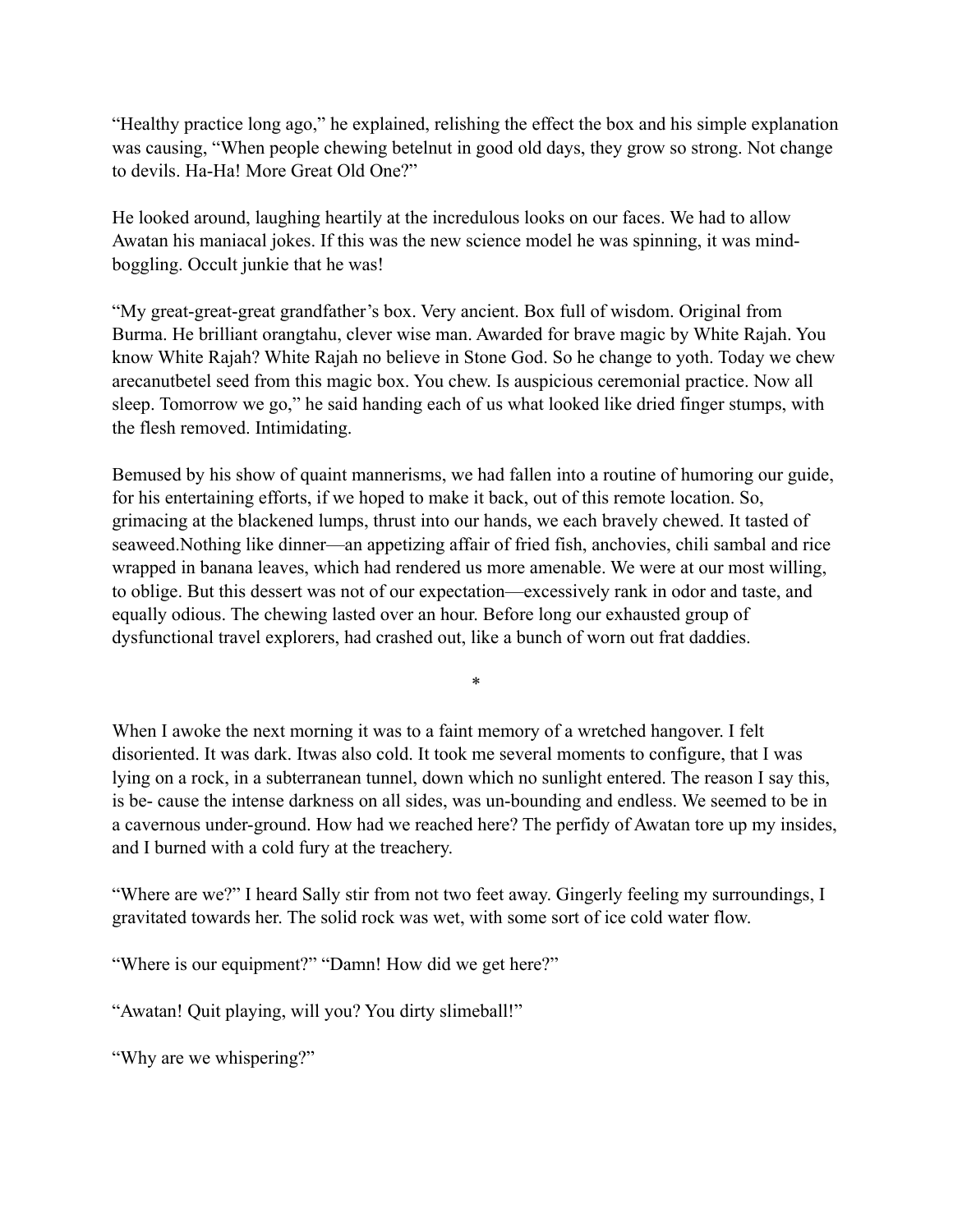Once our eyes adjusted to the gloom, I faintly saw two passages diverge, one plunging downwards, to a stone ledge below, the other in a gradient curving upwards. It wound narrowly, disappearing from view. Both passages did not look good options to explore, and for some nasty moments I was nonplussed.

The torches attached to our headgears, could not do more, illuminating in dim arcs, endless stretches of more darkness. We took a vote, then decided on the downwards descent. I guess it was the easier choice, in the limited lighting. Besides, we thought we could hear a series of gurgling sounds, which although strange, drew us. It could be a river. Maybe our way out, maybe closer than we thought. Encouraging.

"Come on you two cave explorers. Lead the way!" called out the group comedian, Dan, in sarcastic mock heartiness, putting on a show of bravado, indicating he was the first to recover, from our predicament. I could tell that the two women, were too scared to move. Without our rappelling equipment Bruce and I were sorely compromised. I hurriedly took inventory. Just ropes and torches. Not much. But it would have to do.

"Let's go! Buried cave chambers here we come! Woo-hoo!Give us our sap and resin!" yelled Dan eagerly, filled with asinine bluster, which sounded idiotic.

The ledge below led us through a precipitous narrow ridge of broken and loose stones, which fell in a shower of rocks, into the black abyss below. The horror of the darkness, and the accompanying solitude, out of all human reach, prolonged our agony. We crept along, in single file, desperately hugging the rock face, in silence. One misstep, and we would plunge to certain death below. I led the way, uncertain of where I was treading. Besides me was Dan, whom I had every reason to believe was already deranged, fired up as he seemed to be, at every step. Sally, then Tara followed, with Bruce bringing up the rear. For what seemed an interminable age, but must have only been minutes, I carefully picked my steps, onto stratum, that seemed solid enough to bear our combined weight. I issued directions.

After what seemed like an hour, we had made progress, because now we had reached a wide overhang, and parts of the rock surface seemed to be covered by green limestone formations. High above us, rows of stalactites, like shining swords, hung, downwards pointing, straight at us. It did not bear contemplating about. We were doomed if we did. The strange gurgling sounds had gotten louder. A curious distant flapping, and a trickle, joined the pitch. Our torches were not bright enough to penetrate the vastness, and we failed to distinguish the noise.

Soon I felt a breeze picking up, getting stronger. I had not felt this sensation before. The beating of wings had gotten much louder. Black wings. A loud skree! skree! skree!rent the air, so confusing us, we huddled low, clutching at every little crevice our slipping fingers could find.

"Look out!" I yelled a warning. Too late.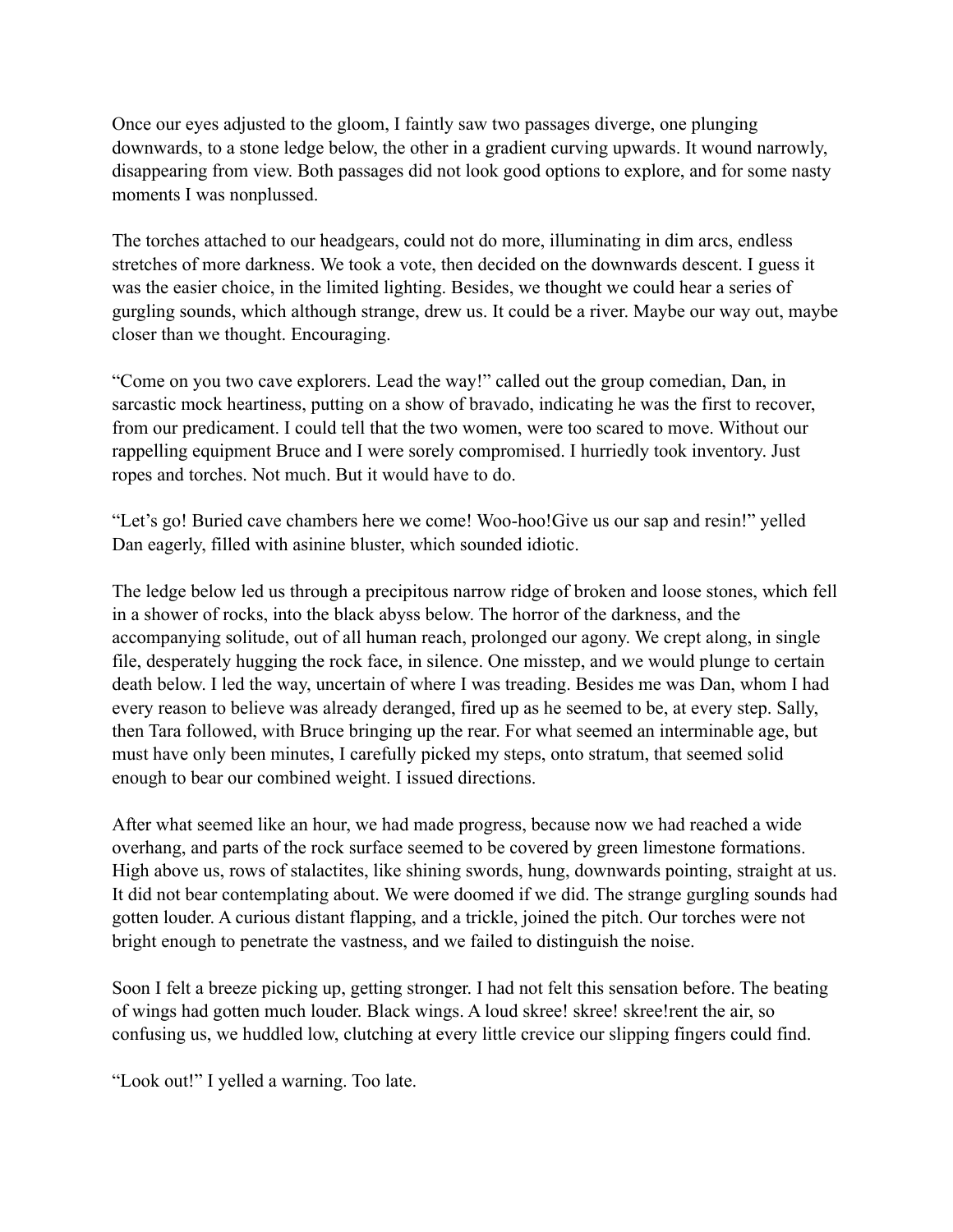From out of nowhere a flying beast emerged, taking aim at us. It resembled a strange giant serpent in flight. From theCambrian Age I surmised. It was all of two hundred feet in length, with a wingspan of easily over fifty feet. A pterodactyloid looking ten times the size of a pterosaur. Prehistoric creatures?! I gasped in confusion and horror. Within seconds the fearsome creature was upon us, its elongated jaw thrust open, gnashing. Before we could recover, it had swooped, plucking Tara from off the foothold, she had been precariously balancing on. With two quick flaps it disappeared from view, as suddenly as it had emerged. All that remained was Tara's dying scream.

Those seconds had been enough for me. I saw in that monstrous winged beast, a look so extraordinary, as I had never before envisioned, or hope to. What dark realm had I entered? What hidden, dangerous secret did I hope to unravel, in this forbidden world? The winged reptile had the saddest of human eyes, glowing red, and from its wings grew slimy tentacles, indicating to me, that dissections, and other unnatural experiments, were possibly afoot, in this depraved buried cave chambers of Baqqara. What else could it be?

My companions must have seen what I had, for Sally emit- ted a piercing frightened scream, that bounced hollowly, through several echo chambers, before fading to nothing- ness, in the far distance. Before I could react, she had lost her grip, and plummeted into the void, dislodging Dan, in her frenzy. There are those who will say, that Dan was never a part of this group excursion, and had always been a figment of our imagination. I can only swear that this is not so. Dan disappeared that day, in an instant.

Bruce and I recovered, as quickly as we dared, our initial shock wearing, as we scrambled downwards, using our bare hands, and every rock-climbing expertise, to find the unlikeliest of footholds, as we slipped and slid, past the peaks and pinnacles, in the rock structure, suffering many a scrape and twinge, in our hasty progress. The loud roar of flowing waters turned more distinct, to our unfamiliar ears, the further we descended. Just when I thought we had arrived, at the bottom, the more there was to descend. There were stages, when I gazed perpendicularly straight down, thousands of feet, where the mountain fell sheer. Our muscles were tiring, if we kept this up.

At the earliest practical point, I decided to abandon the rock climb, taking the risk instead, to dive into the violent waves, churning in a whirlpool below. I felt the shock of freezing waters close over my head, as I dived, recovering,to kick free, and surface. Bruce was as strong a swimmer, but these choppy waters of a fast-flowing underground river, with strong currents, was nothing we had ever remotely encountered, not even white-water rafting, on the Colorado.

Swept inexorably along, we were pummeled and tossed, as jets of white, frothed and seethed turbulently over us. When we could not hold out much longer, we were over the cliffs, freefalling, in a Niagara rush, under pressure of thousands of pounds of foaming spray, gushing us over monstrous falls. It was the last I remembered. When we came to, I was lying spread-eagled, on an embankment, of a green lagoon. I could not move. Bruce was wrapped around the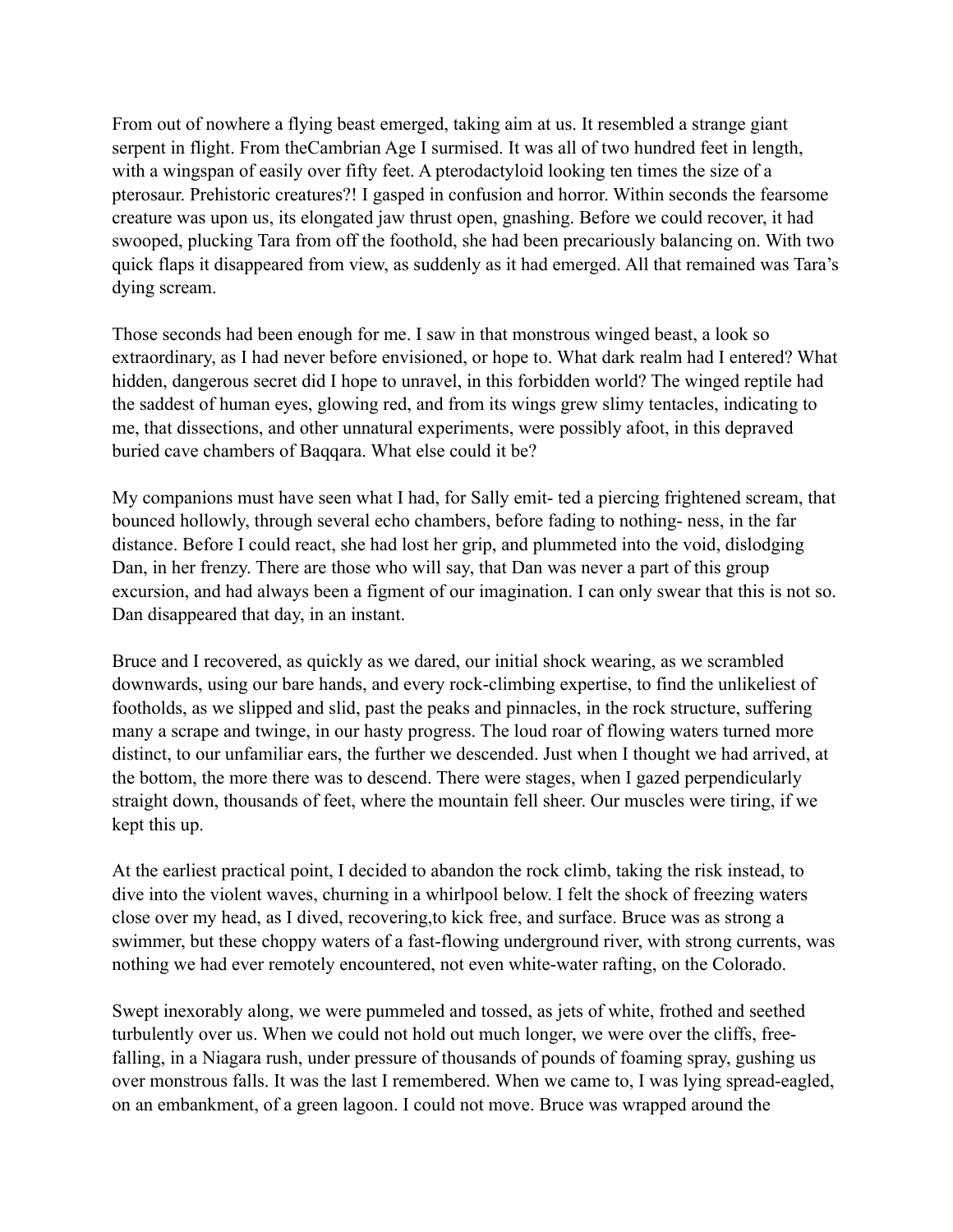outstretched limb, of a low overhang- ing tree, coughing and spluttering. Both of us were bound, by the very climbing ropes, we had each secured, anchored firmly to our waistbands.

Surrounding us was an army of grim looking yelling tribes men. Boyaks! The dreaded lost tribe of pigmy head hunters. I knew them from archaeological studies I had perused, while time traveling once, in the company of a certain Captain of a submarine. Known for their piracy and nefarious misdeeds, on sea and land, they were the favored bodyguards, of the former White Rajahs, their heads wrapped in snakeskin, their arms extending into feathers, and lending them unusual height—Anubis skulls, while their bare mutilated torsos, bore tattoos of strange markings. The mark of the headhunter. Their teeth were serrated, and protruded alarmingly. This lost tribe was feral, as we would soon learn.

The lagoon appeared to be their village. On its stone banks were piled boulders, of different shapes and sizes, intended as dwellings. And strung in rows on each, hung grotesque beast like heads. Of Dog-Boar and Tiger-Man. Could this be a lost advanced civilization? I wondered. They did not look like any recognizable scientific classification, to me. Most heads were blackened with age. Only some looked fresh, with human-like blood, dripping in pools. One being, reanimated, walked away, before my very eyes. Headless! Dead springing to life? What manner of dark, strange and creepy world was it?

But the freshest head of all. Dan's! Eyes protruding. Caught in the look of horror he bore, when he had plunged off the rock face. Pilloried. Dripping with fresh blood. These Boyaks thrilled to have visitors from the outer world, I would soon learn. I looked around worriedly for Sally, the ropes severely restricting any movement.

A loud booming and a keening filled the air. The booming came from the beat of multiple drums and gongs, the keening from the throats of all gathered, at the lagoon. Arrows strung from multiple bows took to the air, and transformed into small planes, as the crowd of tribesmen danced rhythmically, to the beat, while the womenfolk swayed and chanted:

"In his house at Baqqara dead Stone God waits dreaming!"

This was how I learnt of the origin of The Ancient Ones. Of Surya and Raghu. Of cosmic good and cosmic evil. I learnt that the tattoos on their chests, bore the message"Seized by the will of Baqqara, In the headless body of Kerubut." Early explorers had treated Kerubut as a threatening mythological death-deity, who had lost her benign femininity. I could see why. We were up against severe extra-planar magical practices.

Bruce was, like me, cautiously casting an uneasy glance around, taking stock of his new situation. It did not look good. What was he up to? Psst! Psst! He spat like a cobra, as loudly as he dared, without drawing attention to himself. Couldn't he tell I was deliberately playing dead for my safety? Be still! I hissed back in warning.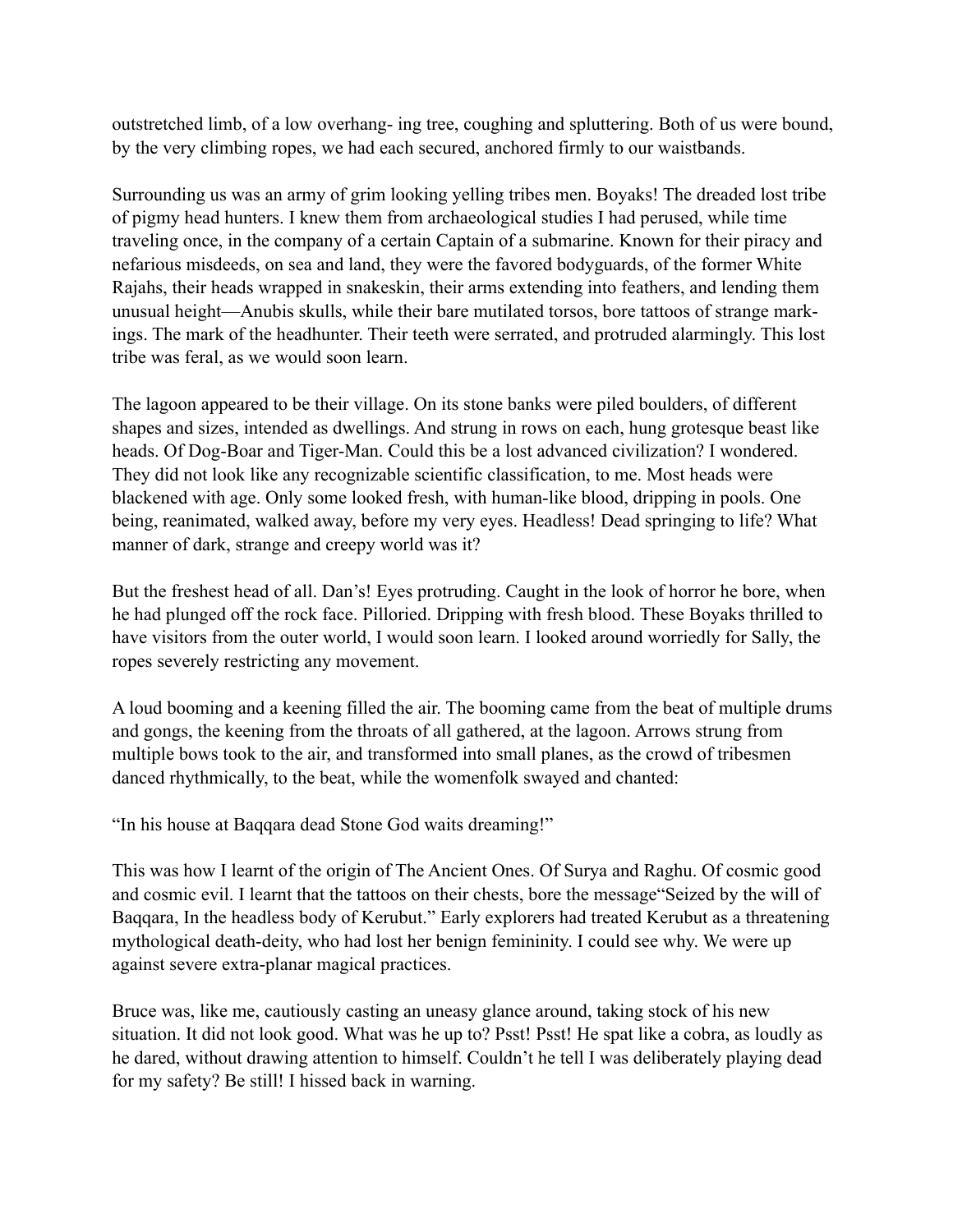Suddenly the caterwauling and noise ceased. Thick yellow fumes filled the air. Through the blinding smoke a tall slim apparition appeared, from within the stone shelters, high up on the limestone hillock. The shape was dressed ceremoniously, in a yellow sarong that clung to the curvature of her outline. She was bedecked with strings of glistening stone and ivory that weighed down her slender neck and arms.

On her luscious head of dark hair, piled high, a crown of green vines, was decoratively placed. And upon the hairy spadix and spathe, I spied what looked like a gigantic crimson cabbage, sitting like an alien egg, about to hatch. The carcass effect. Kerubut. She looked like some sort of powerful Goddess. And the Boyaks and headless yoths bent over low, in menial bow, their foreheads touching the ground.

Following behind her, was none other than our genial guide—Awatan! In charge. Like some sort of Grand Vizier of Baqqara.

Wait a minute! Tara? And that scamp? Travel guide indeed! I could contain myself no longer.

A small clutch of yoths rushed up to me, pulling me roughly to my feet, for the obeisance. Bruce was already prostrate in a deep bow. He did not believe in mucking around. When in doubt, obey, was his simple philosophy.

Wait till I get my hands on that two-timing—

"Awatan! You dirty toad! Unfasten us!" I yelled, tired of the tomfoolery. "What is this place? It was never our deal!"

"Come my friends. This is a great day of celebration for our people. Zoya, Our Ancient One, has returned—Queen of our Buried Baqqara. She has learned much, wandering in the outer worlds of Un-Myth. Bow to Zoya our Queen!"

"Bow to Zoya! Our Queen!" chanted the crowd of pigmies, and their headless slaves, their voices raised.

My ropes were undone, and I was unceremoniously frog-marched up the hill, by ten of their fiercest yoths. I staggered and fell, bruising my shins, on the limestone. I felt sharp teeth pierce my flesh, as the yoths attacked, like rabid dogs. And then I heard Sally.

Driven to hysterics she had run towards me, with a fitful cry of anguish, blabbering in a tirade, of pre-historic life forms, and hybrid creatures. Of mutilations, and dissection experiments. Of strange temples of worship, and the old Not-to-be-Named-One. Of Beast Men and Dan. What she was outlining, I was unable to gather, except to note, that she was making every effort, to recount something so dark, it had all but driven her, completely insane.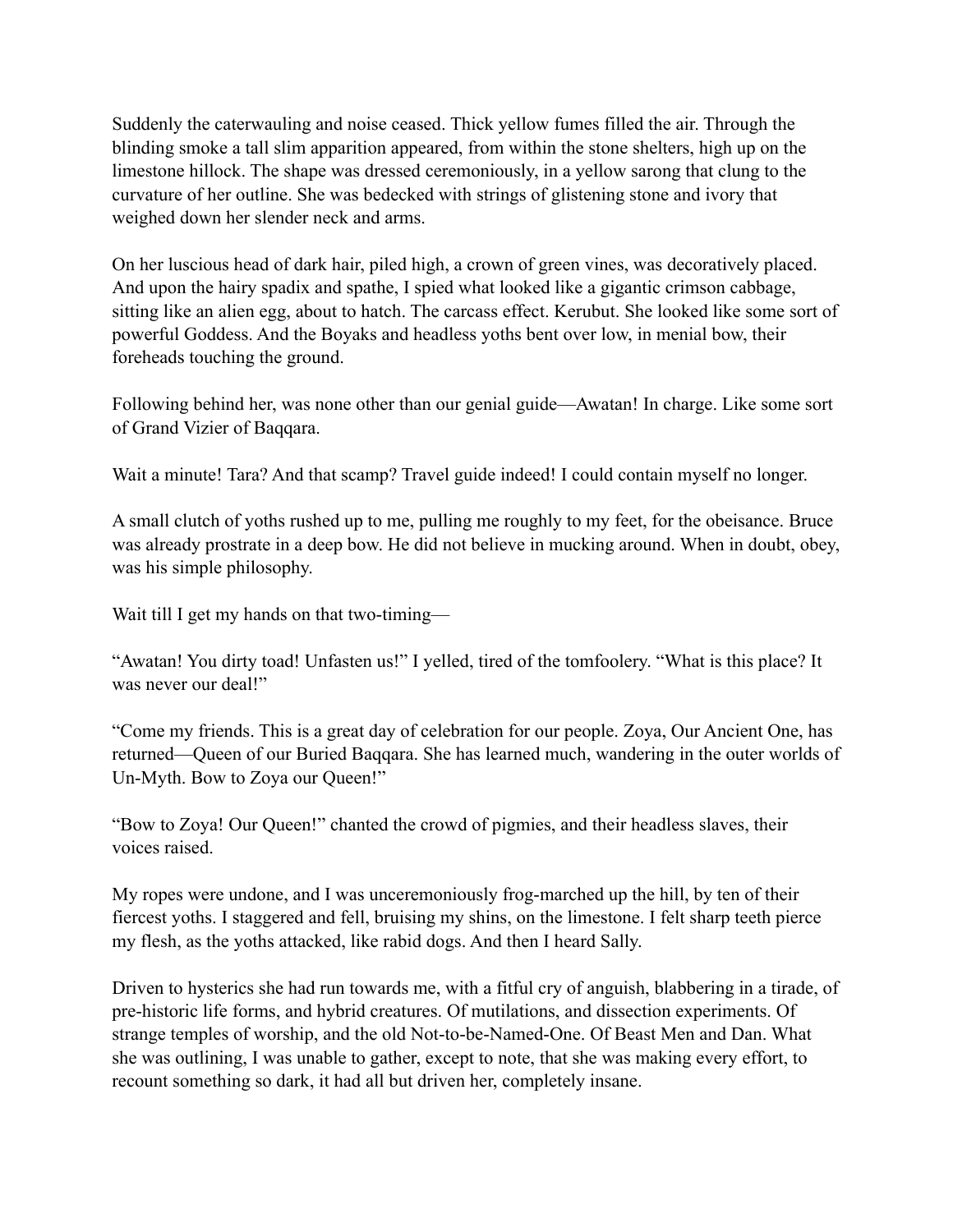Kingdom of Baqqara. These people were immortal! I cannot say more, too sickened by what had been revealed. Sally was sobbing, too distraught and incoherent, to be trusted with further speech, hanging grimly onto my neck, as if her life depended on it.

"If you will control your little lady and be so kind as to follow me. Our grand sight-seeing tour of our brave little kingdom begins. Come friends, choose your ride."

"NO!" Sally screamed, looking as if she would swoon. "Don't follow! It's our death sentence!"

Two giant wooly six-headed mammoths appeared, as high as twin hills. The first bore a palanquin, for Tara/Zoya. The second, Awatan clambered onto, as spritely as a mountain squirrel, barking out orders, from his perch atop. The animals appeared untamed, subdued by feral teeth, at the slightest infraction.

A hippotamus-ox hunk approached next. The ground rum- bled with each heavy stride. It was the creature provided me. I mounted unaided, without protest.

"A wise choice my friend. But make sure. Our hippos love the water," Awatan burst into loud laughter, which greatly agitated the beasts.

"What did you do to Dan?!" I yelled back.

"An unwise move. Most unfortunate. He refused to cooperate. He paid the price!"

Sally was next. But in her severely distressed state, she could not mount the long-necked dinobarra, standing quietly by her side, as calm as a desert camel of the Sahara. She continued to scream hysterically, in a manner I had least expected.

"Tara's poisoned. On the corpse-flower. They chopped Dan up. Don't you understand? Into a boar. Murderers! Savages! Ross, we're next! I—" She received a nasty bite for her efforts, and fell to the ground, clutching her bleeding thigh in agony, where a dematerialized yoth, rematerializing at will, was attaching its sharp, pointed teeth, in a juicy morsel.

I jumped off my hippotamus-ox, and rushed at Awatan, scrambling past the milling yoths, fangs extended.

"You'd best leave her here. You can see she's in no state to take your guided tour," I reasoned, futilely. This turn of events should have been expected.

"Most unwise. Women bring nothing but trouble," Awatan had recovered equilibrium. The yoths fell back, reanimated, turning headless once again, as they slunk away, in a black liquefied tide.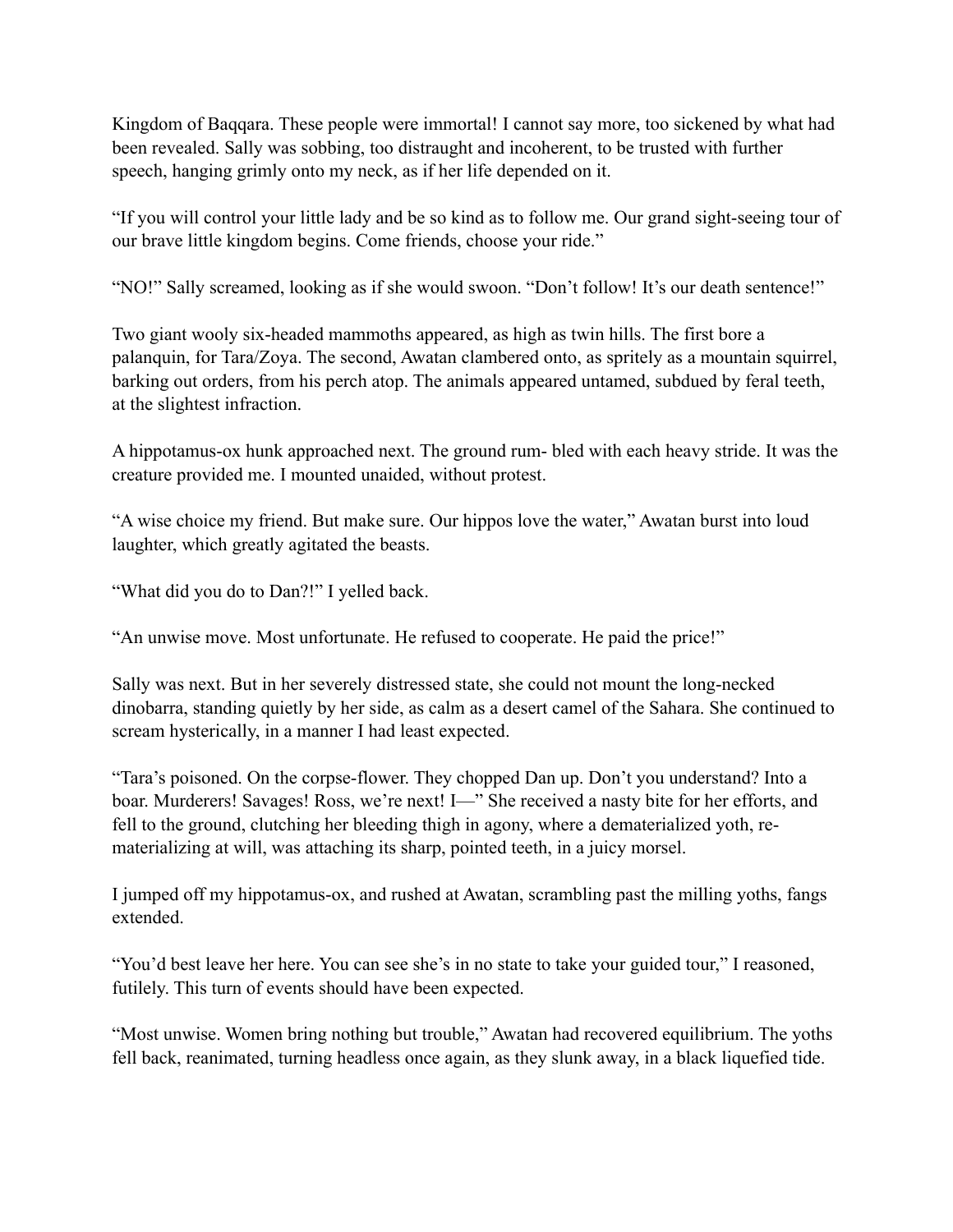"Then allow her to accompany me," I persuaded. "My transport vehicle looks wide enough to accommodate an army. See for yourself. There's room for two."

"It is not the way of our land," Awatan replied, obstinate as a Boyak mule.

After much persuasion, in which time I calmed Sally down considerably, she was coaxed into mounting a brontostaligops instead, which in the time it took to calm her frayed nerves, had developed a fascination for her hair, and what grew there. The crown of green foliage. Vines. The creature nibbled mindlessly, at the assortment of fresh vegetation it had discovered, within easy reach.

Bruce in the meantime, was in a daze. Not having recovered from his wild swim, he looked decidedly ill. I could not think why. And then I saw. It made me ill too, that my head spun.

He was being helped up a parked komopoda, an amoeba like shape-changing creature, covered in black slime. Could this be another mutated yoth? I hoped not. Bruce was white as a sheet, hanging deliriously onto pustules, as large as dinner plates, which seemed to be the creature's multiple eyes, out of which, sticky green plasma, spewed, long as bungee cords, while the creature growled aggressively.

Awatan laughed, with ill-concealed pleasure. He had plunged us in the midst of unnamed evil the aim of this venture. It was succeeding. I worried for Sally. Bruce looked far gone. Tara, I could not determine. She seemed meekly passive, obeying Awatan's every command, in doeeyed somnambulism.

Soon we were on our way. The mighty river seemed to follow us, as we explored. We passed valleys and stone cities, brimming with Beast Men. We crossed grotesque temples, and hidden tunnels, dangerously concealed, within these mountains of madness. The dark realm bespoke of advanced civilizations, and creatures with powers, far beyond our knowledge, unknown to our world. Remains of pre-historic life amply dotted the landscape, and everywhere I looked, I saw trees and overhanging fruits, unknown to our botanical world, or to science. The eldritch weirdness was nightmarish.

Strange howls and cries rent the air. Some muffled. Others of creatures, crying out in pain. I shuddered in horror at the sounds, as they increased, trembling to my core. Persistent voices hammered hollowly, as bolts of loud thunder, in the confusion of my mind. Was the Not-to-be-Named-One up to more fiendish activities, in this unsettling darkness. Where was the mad scientist's lair? Was there to be no end to the pain? To torture? I could not bear to dwell any longer, on my misshapen thoughts, crowding my stripped down judgement.

I could see now that Awatan's travel brochures were far from a hoax after all. Was I too going insane? How had the evil genius attained eternal life? The state of the undying? My wayward thoughts immediately transferred, with all possible speed, to faraway Transylvania, and the castle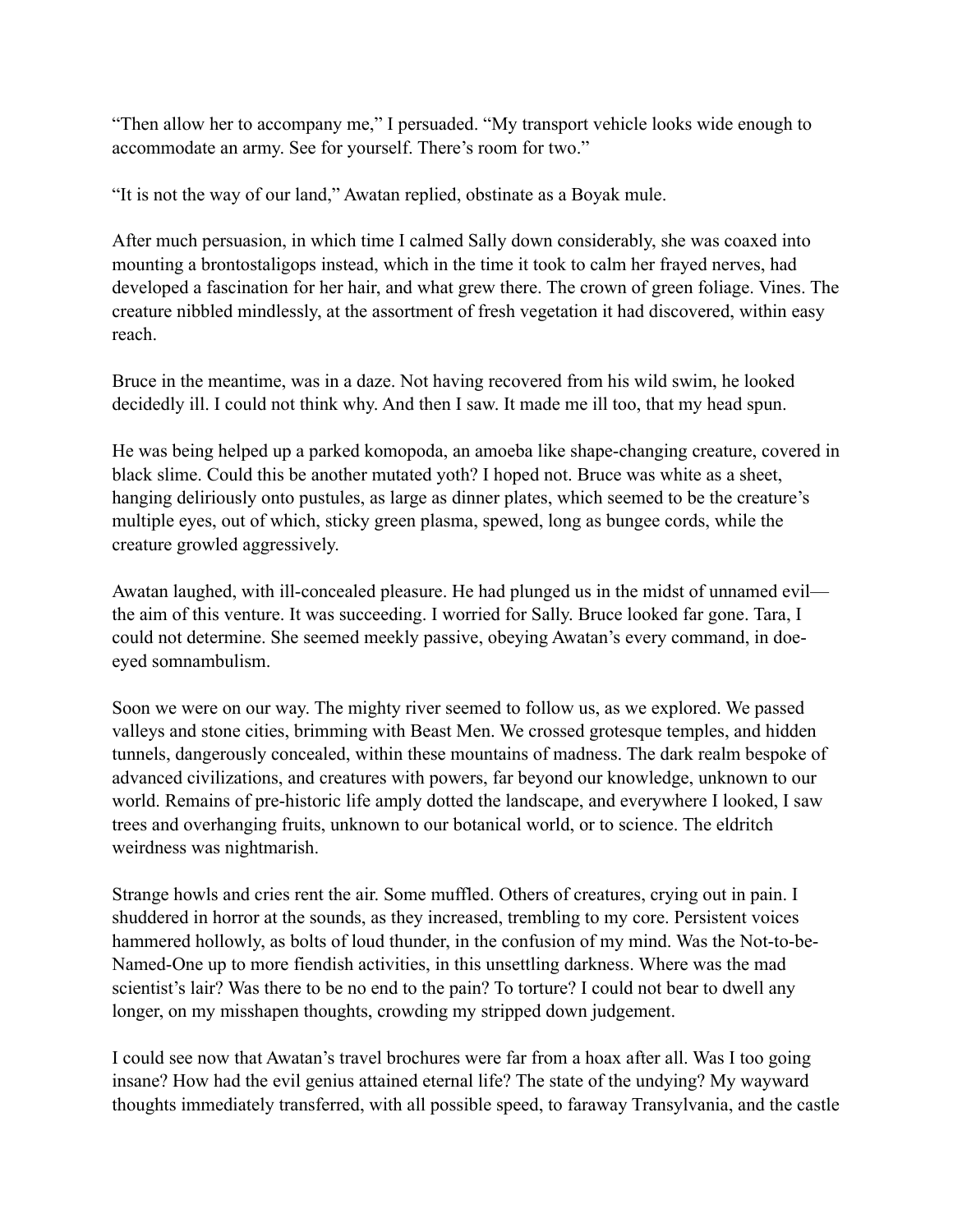of a certain elusive Count, whom I had just once, had the misfortune to meet, on my time travels. That too, in the shape of a large nocturnal bat. He too was immortal. Could the mad scientist's transgenic experimentations have indeed succeeded?

I thought I saw a diabolic satyroat scamper past, in a tearing hurry. It looked satanic. It snarled viciously at us, disturbed in its hot pursuit, of a pumayoth, which it out- distanced, with ease. I thought I heard Bruce's komopoda cry out in deathly agony. I could not be certain. The noise of pain was filling the cave chambers, deafeningly. And a cold fear gripped me, anew. Would we make it out alive? Thoughts of escape loomed uppermost. Where were we headed? My question was soon answered.

"Look there, where evil lies! The kingdom of madness. Untouched. The death valley of the Notto-be-Named- One, which only our Stone God, having the magical powers of the Great Old One, can access. Beyond that boundary, we do not cross," said Awatan sepulchrally, pointing at the nearby mountains beyond. Our little procession had come to a dead stop, on a dark trail. "It is not our world," our enigmatic Goth guide was concluding. What could he possibly be envisioning? What could be lurking behind that vanishing trail?

Awatan did not elaborate. It was the first time I had heard him speak in such a manner. Exhibiting fear. It sent shivers up my spine, to see even Awatan afraid. I stared in the direction he pointed. We were far from the green lagoon. A strange green darkness impossible to describe, was en-gulfing us. It had descended unnoticed. I had the uneasy sensation that we were being closely watched. I felt a rage brewing, at our mounting helplessness, at not knowing more, at Awatan for the uncertainty of the situation, he had placed us in.

The poison dart, when it struck my bull hippotamus-ox's right flank, was soundless. Thwack! I was unprepared for what was to follow. The poor creature reared, roaring in pain. With a heavy snort, that shook its haunches mightily, and before I had time to react, it charged into the swirling river, tossing me into the turgid waters, where I was borne inexorably along, into the very kingdom of madness, which Awatan just a few seconds earlier, had cautioned against entering. But these thoughts were the least of my worries, as water filled my lungs, and I drowned once again, blacking out.

Thundering hoofs approaching were the first sounds I heard, as I came to, in the tepid twilight, after my marathon swim. I was on firm ground and could not understand how this was possible. Someone or something had saved me, out of the raging river. After what seemed an age, while I thrashed about, imagining the rushing waters still upon me, I opened my eyes at last, forced to take stock of my new situation. The earth was shuddering, with a peculiar sound of stampede, of giant beasts, in an expeditious approach. And I was in their way.

In a flash, stumbling blindly for cover, with less time to think of choices, than I could count on, I fell headlong, in a clumsy dive, into what turned out to be the soggiest, most stinking patch of vegetation, I had ever come across, even in a wet fish market in Kuala Lumpur. I nearly passed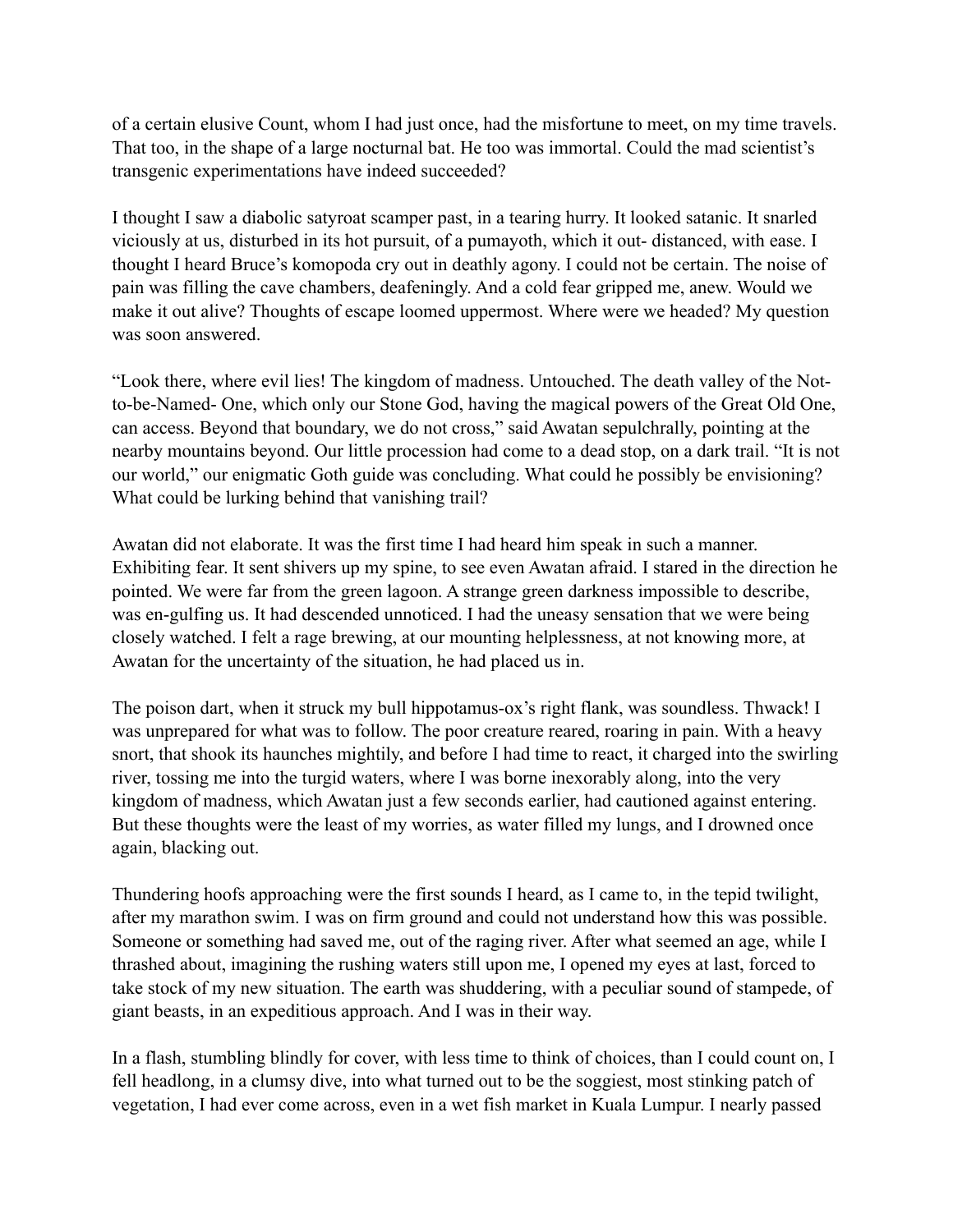out, at the decaying fumes of raw sewage. But with just seconds to spare, I pulled out of harm's way, as an army of protoplasmic yoths, their black shapes bubbling over with myriads of pustule eyes, glowing lemon green, chased a pod of giant ten-headed tyrannorex, shredding into their flesh, with mottled tentacles.

I staggered out of my stink hole, as swiftly as I could. I was soaked in putrescence, my skin crawling with swollen maggots as large as earthworms. Frantically, I dusted the wet vegetable matter off. The overpowering stench was causing my lungs to burn. I gagged.

And then I gasped. A rare sight caught my gaze. Standing before me, at such close quarters, was the largest Rafflesia Arnoldii I had ever seen. The death flower—in full bloom! And I had fallen into its carrion maw, reeking of decomposing cabbage and cheese, this priceless, parasitic plant, the color of drying blood.

Intoxicated with stygian fumes, I now understood how I was saved, and stood rooted to the spot in impenetrable prayer, unable to move. The kerubut!

"You've found it. The devil's betelnut box! The powerful lure of mystery. The blessings of the Ancient One be upon you! I see you are attracted to our kerubut. Now we must celebrate. The rituals call. But hurry. We must leave at once!" Awatan's hoarse voice, announcing excitedly, broke the spell. I should have felt consoled. But didn't. I swung around in sudden anger and discomfiture, at being rudely aroused, from the semi-helium world where I had trod, riled at his taunts, heaped upon me. Leaping at Awatan, I took a swing, with both fists. But he must have been prepared for such a move.

"What was in that betelnut? The devil take you if you had us poisoned!"

"But you must not say such words my friend. Of venom. How like a komodo dragon you spit. Let us save it for the feast. We are in danger here. Inferno Baqqara is not our itinerary."

A series of rapid fire clicks and snaps sounded. It felt like the breaking of millions of twigs and branches all at once. It approached us from a variety of directions. A strange green darkness started to glow. I saw a fear in Awatan that was not there before.

## "HURRY!"

Tara, still in a trancelike state, had started to mumble weirdly, "Seized by the will of Baqqara, Is the headless body of Kerubut."

"RUN!" yelled Awatan. His terror exploding. A humongous cyclopean shape filled the horizon, blocking our vision, its monstrous scaly body rubbery and blistered. In the green twilight I saw multiple octopus tentacles outstretch, as they snaked out, plucking Tara, from our midst, into prodigious claws.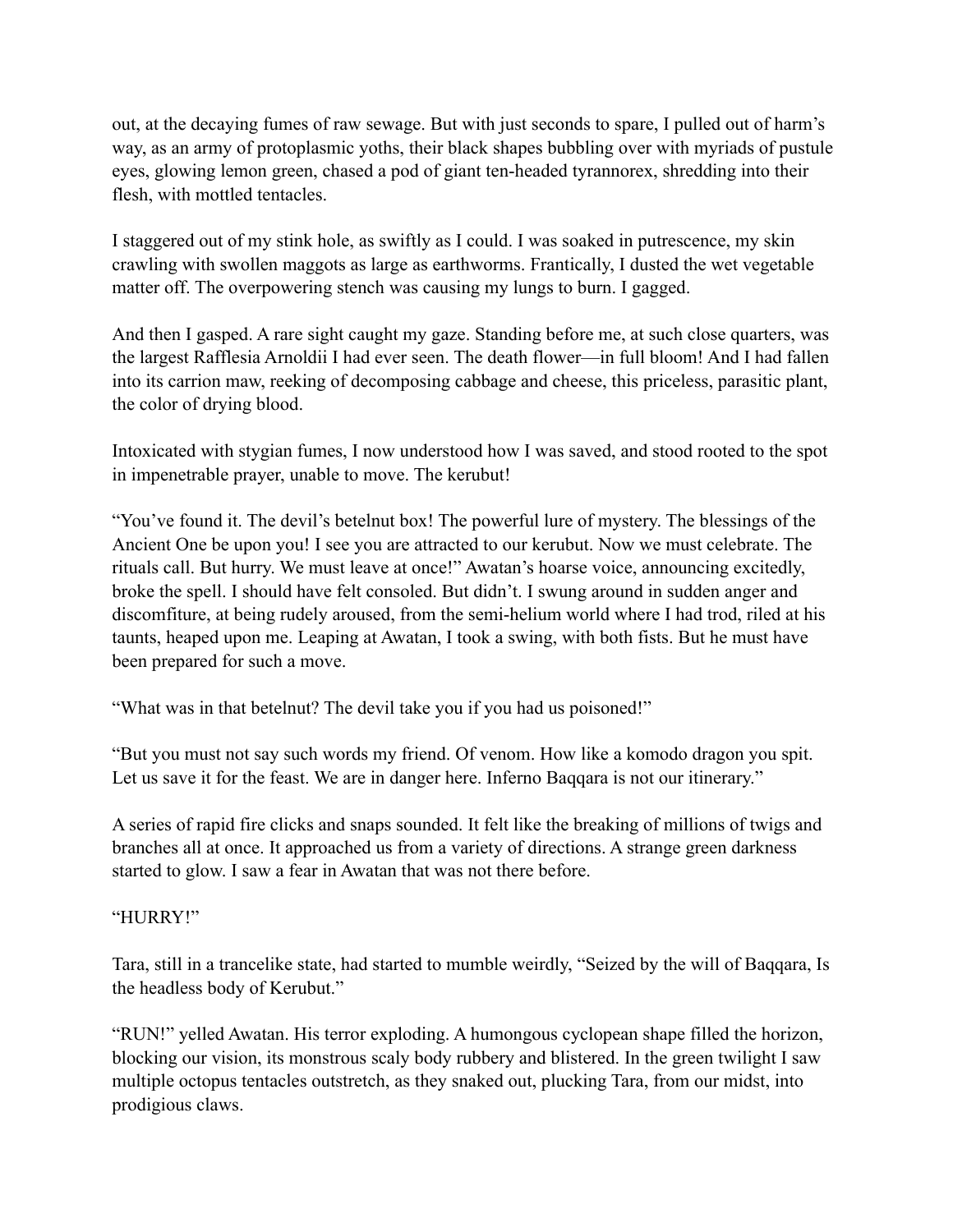We did not wait. We ran, riding hard at an impossible gallop, of jolts and bounces. The creature's lizard like tail twitching violently would be the last image I would carry, of the real nature of evil lurking within those valleys and mountains, as it thrashed the trees and plants in clicks and snaps.

Awatan made full haste to put maximum distance, from this forbidden land. Sharing the ride with Sally was my only choice. She held on grimly, struggling to hold herself together, and clutching at my waist, her only comfort.

We made it back, panting and disheveled. Our return was marked by much festivity, and rejoicing. Drums beat wildly, and songs and gongs rent the air, as Boyaks and yoths danced wildly. Soon a cookout was in progress, smoke from the fires enticing a couple of gigantic pterodactyloid, which hovered like vampire bats, ready to swoop! Skree! Skree! Skree!

In an instant I recognized the serpent like winged abductors of Tara/Zoya. How would we ever rescue her? I wondered. Momentarily recovered, I shoved Sally into the shelter of the rocks, between the crevices, bidding her silence, and grabbing a spear for self-defense.

"Doubtless you have made your acquaintance my friends, with our kyptodrakon progenitor. They do us no harm. Have no fear. Our flying serpents. They are but friends."

"What is the grand plan Awatan? How do we return to the outer world?"

"What? So soon?! It is discourteous of you Ross. Are you not enjoying? Come. We will feast. But first we must prepare. Hold onto your spear my friend. You will need it."

Nothing escaped our guide's basilisk eyes it appeared.

Awatan went inside one of the stone dwellings. When he emerged he looked vastly different. Gone was the Swashbuckler, replaced by a self-appointed Judge. He had donned a black robe. He wore the animal face mask of the white tiger. His glassy eyes were shining an intense neon green. I had not seen such a look. In his hands he carried a ceremonial gong. He appeared ready to preside over a hastily assembled court session.

Legal proceedings? Whatever next? I started to feel unstrung, tired of the antics. "But first we place bets. On the fate of those on trial. Wager is the victim's skull." Whose skull? Was it Sally's? Mine?

"You must be mad. You are mad!" I rushed at Awatan, without thinking for my safety, the spear pointed at his throat. I was quickly subdued. This time it came from an outstretched thumb, that acted as an unseen poison dart, bearing the very same properties. It paralyzed me instantaneously. Awatan was an astute practitioner of the black arts. I fell, writhing in pain. The tribesmen broke into laughter, followed by loud cheers.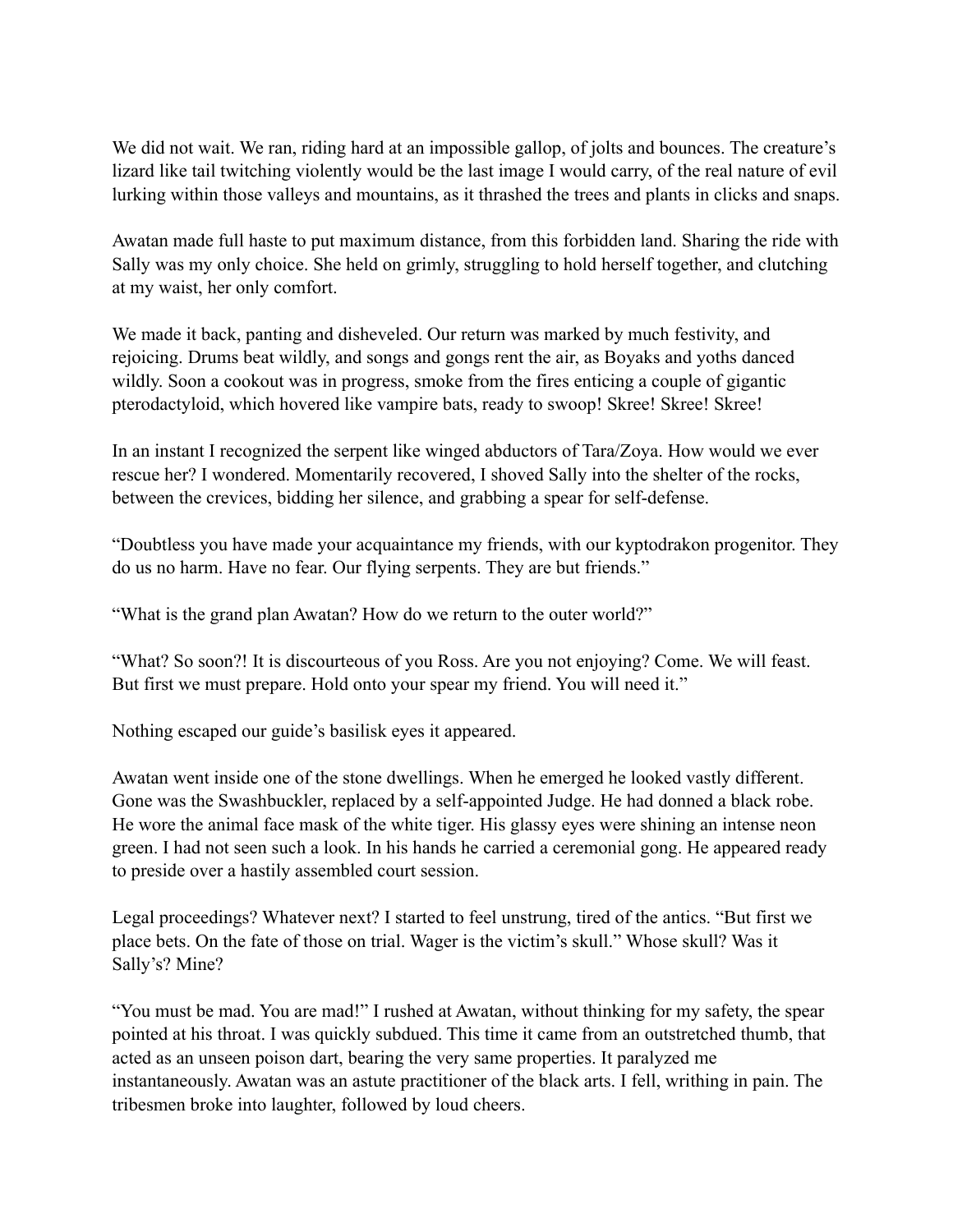"Let us begin. Please be seated. Kingdom of Baqqara vs. Creature of our Green Lagoon."

"The creature stands accused of murder by slyness. He swallowed up our medicine-man, who toppled into our lagoon, seven moon-suns ago. We have heard all arguments for and against, from our Old Sayer of the Law. After weighing much evidence, this Court can solemnly only decree the verdict of 'Guilty by Killing.' Judgment to be instantaneous. Head to be severed from trunk. Body to be skinned alive. Flesh to be cooked. Carcass to be left as warning to other perps, lurking in these waters for similar treats. All rotting meats, of dread nature, to be offered toour Stone God, the Ancient One, at Kerubut, the Devil's Betelnut Box. Our friends the flying serpents to do the rest."

This was surreal. Bizarre. It could not be happening. Puerile execution of an extinct pre-historic crocodylomorph?!

The spectacle of strangulation and beheading of a giant beast that we were forced to witness made us scream in horror. The green lagoon turned red, belching with spurt- ing blood. The swarm of yoths knew the art of decapitation well.

Bruce who had been feeling queerly for a long time, barfed into the undergrowth. He looked relieved after that. Sally shrieked for all she was worth, dropping into a dead faint. I picked her up, signaling Bruce urgently, to move. We would have to take our chances, for the getaway. The time had arrived. And that time was now.

The Boyaks were riotously yelling, running wild in circles, with the dripping crocodile head, held aloft. They were joined by children Boyaks. Awatan led the insane victory lap. He looked crazed in his judgeship attire. Drums andgongs beat chaotically, as the older tribesmen skinned the great beast, with much fanfare and flourish. The women-folk stayed busy, tearing at the flesh, and cooking its succulent white meat, in crude earthen pots, over makeshift fires. The yoths were everywhere, sinking their sharp feral teeth into all that flesh, voluptuously stewing. High above, in the far distance, the flying serpents hovered—carrion vultures. Skree! Skree! Skree!

None noticed us leave, which was just as well.

We made our way crouching low behind the stone dwellings, descending through the verdant underbrush, on the other side, onto the mountain pass. A rickety plank and rope bridge was our only link to the rocky outcrop, across the raging river, where the timber rafts were tethered. We tested our joint weight on the weak bridge, and decided it would not hold us combined.

After what seemed an eternity, Bruce was across. Sally was midway, creeping haltingly, as she clung desperately to the ropes, fearful of its irregularity and wobbly motion. "Don't look at the river!" Bruce helpfully encouraged.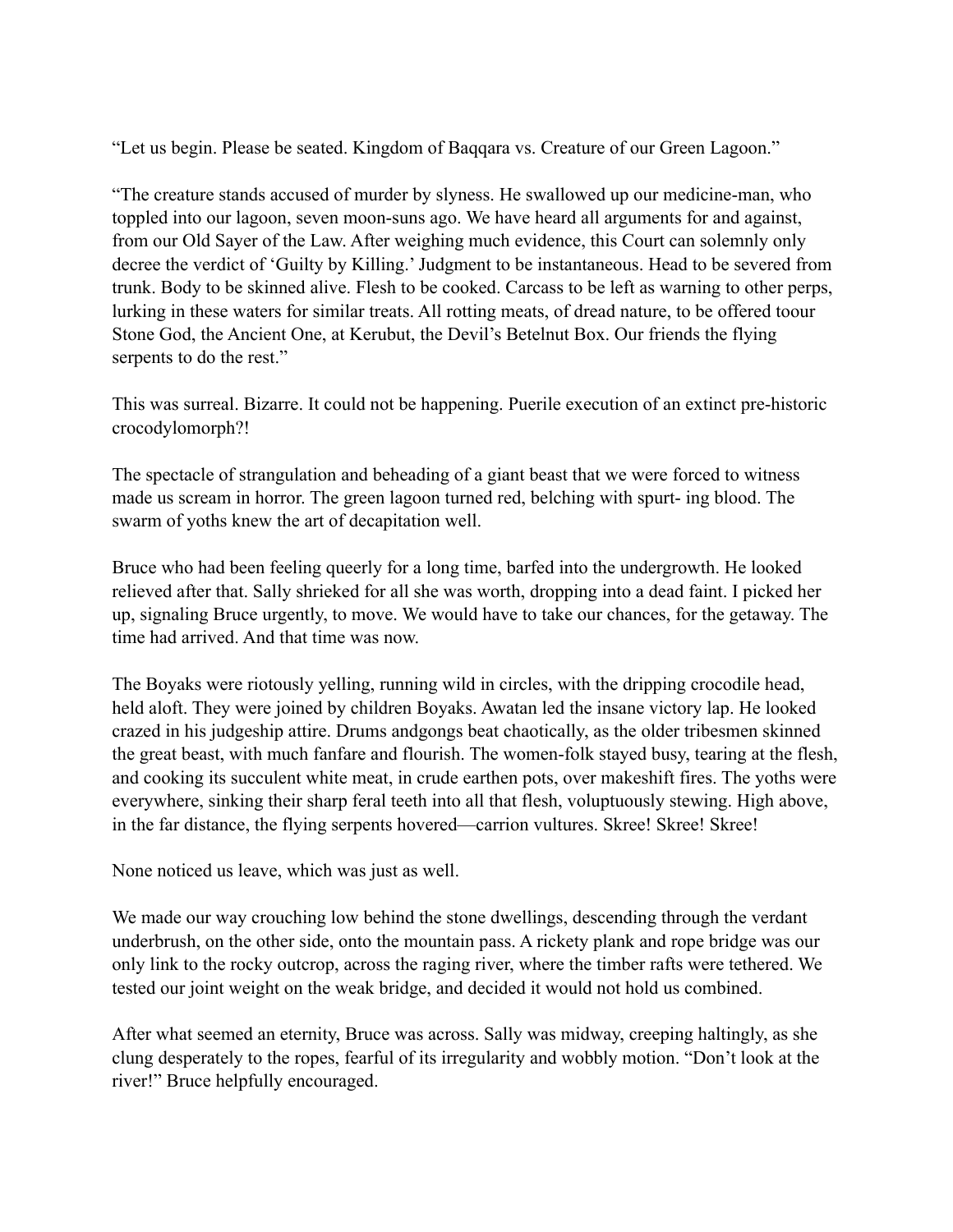The swoosh of the spear landing at my foot was the only signal I had that Awatan had arrived. He had detected our escape. I turned, overbalancing, just as Awatan's fist connected with my jaw. Grabbing at him, I fell. We rolled and slid, arms flailing in a messy tangle of twisting limbs, down the steep precipice. A family of giant tupaia squirrels took to the trees in alarm. We ended our fall on the embankment, torn by multiple scrapes and bruises.

"Go! Now!"Awatan was saying with his usual infectious merry twinkle. "You have not a moment to lose, if you value your lives. I beseech you! Each of your heads is for the taking."

"Much do you care. You just tried to kill us,"I reminded wincing, feeling my arm gingerly, where the fracture showed.

"If I had wanted to, I could. It is not a vain boast. But now there is no time to be lost. Hurry! Another day perhaps for the chatter."

I noticed Bruce and Sally in the raft on the other side. They had made it. Bruce was signaling, that he was punting across, to get me.

"What sort of operation do you run? And where is Tara?" I yelled, my anger at Awatan not satiated.

"You are being watched my friend, and in as great a danger as you and your friends can possibly imagine, even as we speak. Take the longboat. It is on the other side. Follow the river. Go! Now!"

I rose with a painful hobble. In one fluid movement I land- ed a solid punch squarely in Awatan's face. I felt his nose crack, sensing a quiet satisfaction, when my fist connected.

"Glad you enjoyed our little adventure my friend. My apologies it did not last longer. You will pardon my manners, but I cannot wait to bid farewell. Visit us again," was all he said. And as quietly as he had appeared, he vanished into the undergrowth.

We had been punting and rowing for hours and hours, taking turns. A nightmare of a boating expedition. The muddy river became a trickle, where the cave walls narrowed. The rows of limestone karst formations confused us greatly. In the semi-light where the cave chambers turned gloomiest, we disturbed millions of bats, screeching into the vast depths. Too exhausted to continue, we finally lost all sense of time and bearing, as we fitfully slept.

When we awoke, we were in our resort at Javan Borneo, ready for our long flight home.